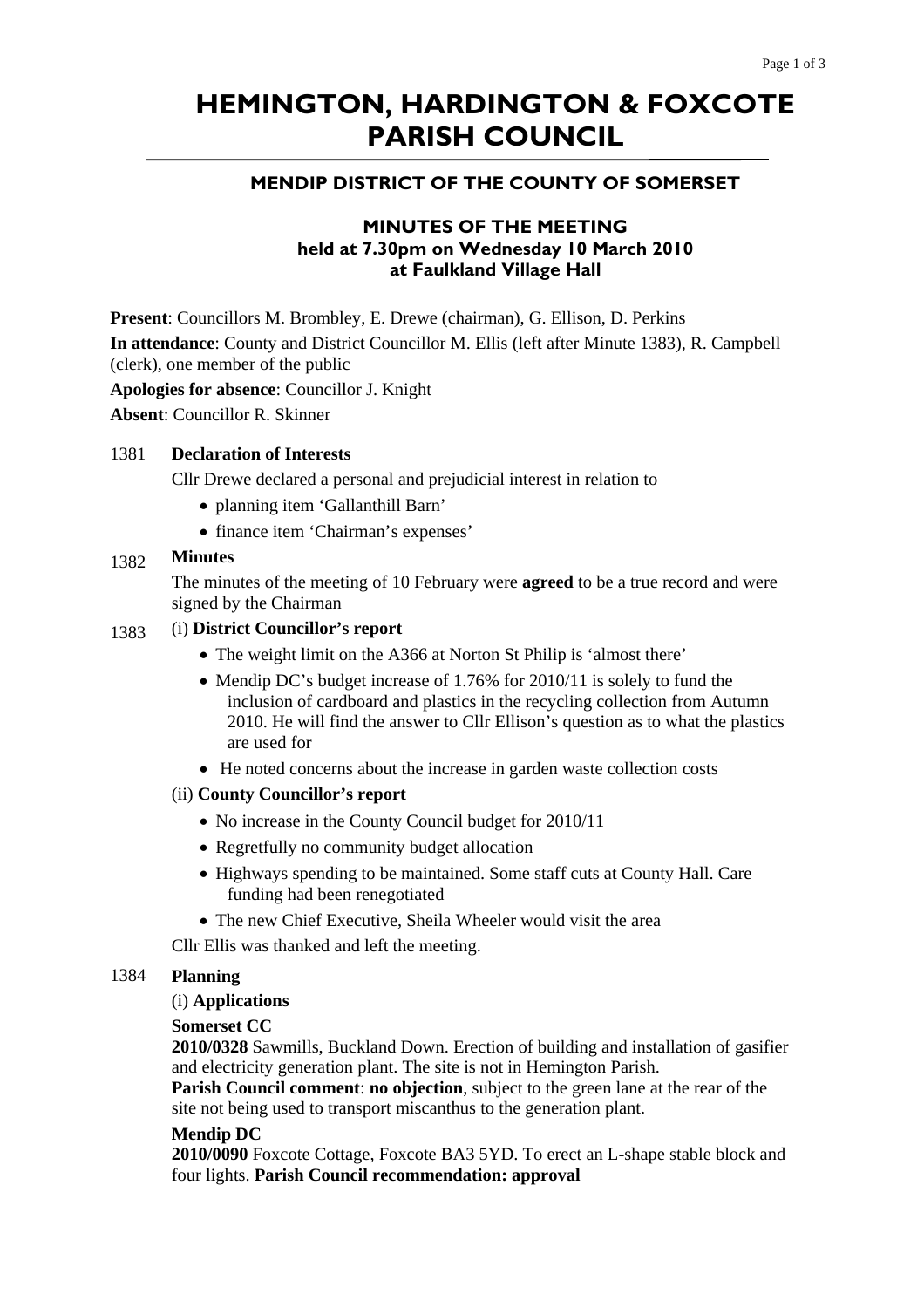**2010/0234** Keepers Cottage, Hardington BA11 1NH. Demolition of an existing single garage and replacement with a double garage and ancillary accommodation above. **Parish Council recommendation: approval** 

Cllr Brombley took the Chair.

## (ii) **Updates**

**Gallanthill Barn, Foxcote**. **Agreed** that the parish council will make the following written representation to the appeal against refusal of planning permission to convert/extend the barn for holiday let.

- It is an ideal location for a holiday let and will not be used for agricultural purposes. It is in a sustainable location within easy reach of facilities including shop, school, public house, garage, village hall and children's play equipment. It is also within easy reach of many country pursuits.
- 1385 Cllr Drewe took the Chair

## **Playing Field**

 (ii) **Safety surface** This needs to be installed, in spite of new safety regulations permitting tended grass to be used below a certain fall height

(ii) **Kissing Gate** The broken back panel to be dismantled and repaired

(iii) **Play equipment.** Repair of the damage would cost £950 + VAT. **Agreed** to pay Timberline  $£75 + VAT$  to inspect to ensure no undetected damage, before making the insurance claim.

(iv) **Hedges** Cllr Knight had sent an urgent request that they be cut. It had been arranged that they be cut to a height of 4 foot 6 inches.

## 1386 **Parish Plan**

A report had been received of the successful archaeology meeting. The group was now researching for a Parish Design Statement, which it was hoped would come to the parish council for approval in the summer. It would then become a design aid for planning applications.

## 1387 **Finance**

(i) **Grant application** It was **decided** not to make a grant to Victim Support.

(i) **Bills for payment** The following were **agreed** (proposed Cllr Brombley) and cheques signed at the end of the meeting: Savills (Hon W. Jolliffe Settled Estate) – Faukland Playing Field annual rent £125.00; Faulkland Village Hall Committee – hire of hall for meetings £70.00, annual insurance 2009/10 £612.77; Clerk's salary for March.

Cllr Brombley took the Chair.

(iii) **Chairman's expenses** Chairman's expenses of £100 for 2009/10 were **agreed**  (proposed Cllr Perkins).

1388 Cllr Drewe took the Chair.

## **Maintenance, repairs and Renewals**

Councillors were pleased that the seat on Faulkland Green was being cleaned and renewed. They were less pleased to learn that the new flagpole donated by the Ammerdown Estate had been removed from the Green before being put up. It or a replacement to be sought.

## 1389 **Risk assessment**

Councillors carried out a detailed year-end review of risk assessment. It is attached to these minutes, of which it forms part.

## 1390 **Traffic and Highways**

(ii) **Somerset Highways Matters** At a site meeting the Area Traffic Engineer had